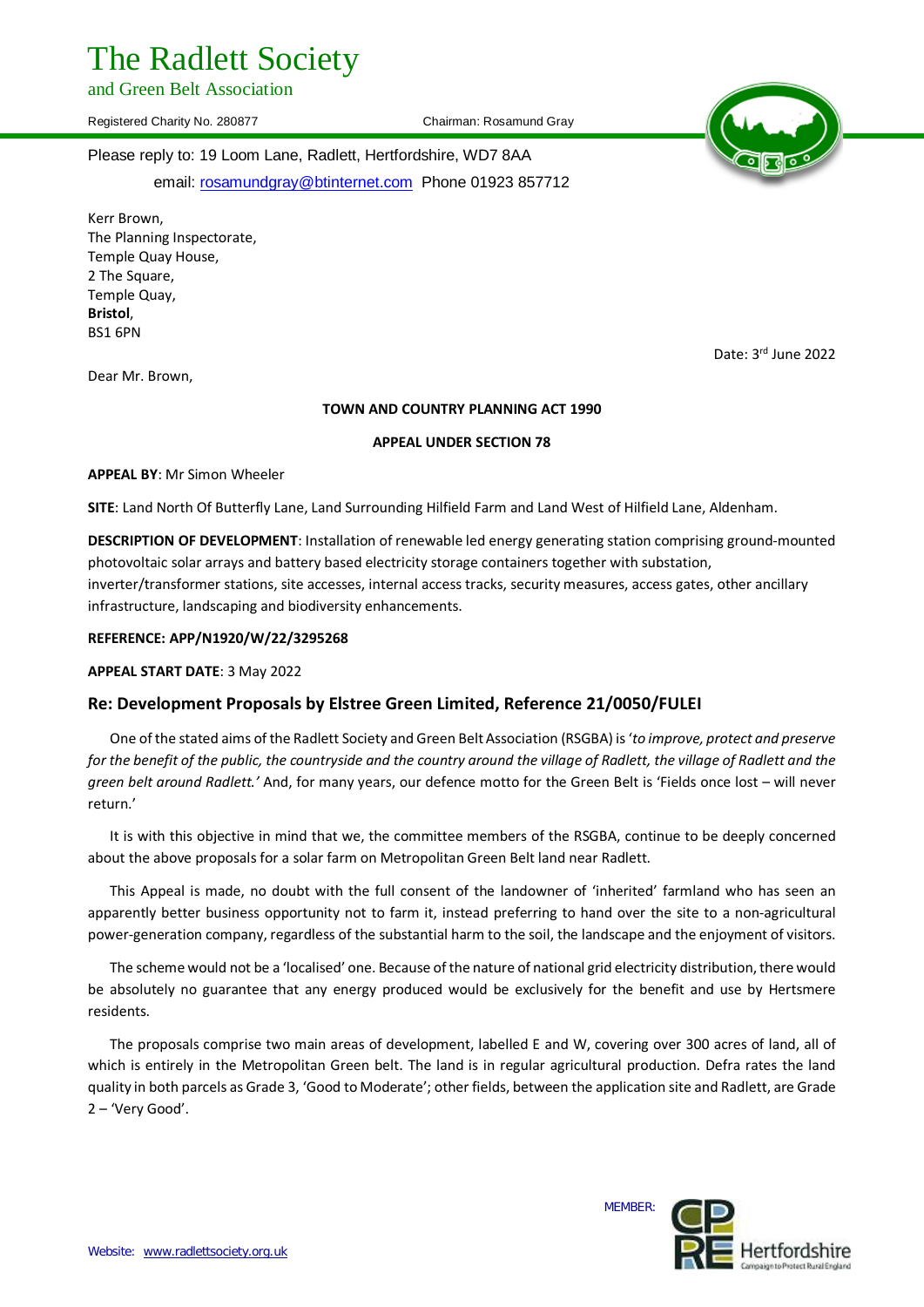The proposed sites are covered by a network of established rights-of-way, public footpaths and bridleways.

We have produced a draft map- showing, in the eastern area in particular, the substantial impact on rights-of-way, public footpaths, which, in many cases would be completely surrounded by fences and solar panels.

The paths through the open countryside are kept open and regularly walked by local people and others from further afield, from Bushey and Shenley, who enjoy the year-round easy access to open countryside with distant views.

The eastern fields also enjoy a real sense of peace by virtue of not being close to any busy roads or railway. In particular, during the Covid-19 pandemic of 2020-22, the paths have provided a valuable place for exercise for walkers, runners and joggers that complements gyms, pools and sports halls.

All of these users, each in their own way, derive a muchneeded feeling of well-being from the openness afforded by the undeveloped, open Green Belt countryside.

In all, 12 rights-of-way would be detrimentally affected in both the E and W zones of the application.



If allowed, the proposed development of a Solar Farm with its vast expanse of 3 metre high solar panels, plus noiseproducing AC-DC inverters, 2m high metal fences, CCTV cameras and barriers would, at a stroke, lead to the loss of any semblance of openness, freedom and any health-giving and well-being benefits that the network of paths currently offers.

While RSGBA appreciates the obvious benefits of harvesting solar energy, particularly in view of the government's 2050 target for zero carbon, it does not have to be achieved in this way. Nor does it have to be achieved on this site, which seems to have been selected by chance, that the landowner preferred not to continue with agriculture rather than its inherent suitability. Such installations would be much better located on sites that are affected by noise, e.g. near motorways or main roads, railways or main airports. Also, many buildings with flat roofs might also be able to contribute to local electricity generation and install solar panels, especially now that the resale value of electricity has risen so sharply.

We would question the applicants' claim that the development is to be 'temporary' and that it would mitigate the loss of Green Belt, without citing very special circumstances. To many people, this period of time would be tantamount to permanence: they would not see and enjoy this countryside again in their lifetimes. Also, the expectation that future generations would be expected to de-commission the site is hardly an argument for sustainability.

Other negative impacts of the proposed development:

- 1. **Food Security**: At a time when the UK needs to maximise the percentage of food grown locally, the loss of agriculture would be contrary to achieving those goals.
- 2. **Noise:** The likelihood of noise generated by inverters and associated generating equipment
- 3. **Dazzle:** There are concerns over the safety of flying activities at the nearby Elstree Airfield, due to upward reflection of the sun by the mirror-like solar panels. As it is understood that the proposed solar panels would be movable, in order to track the sun's movement, this factor could aggravate the hazard of dazzle for pilots, both professional and trainees. With so many variables at play, it's almost inevitable that pilots will encounter glint and glare near Elstree Airfield.
- 4. **Fire:** Any installation involving batteries needs to be very carefully located in order to minimise the potential risks of a very serious fire; which can result in the generation of a number of organic chemicals, including some highly toxic gases such as carbon monoxide and hydrogen cyanide.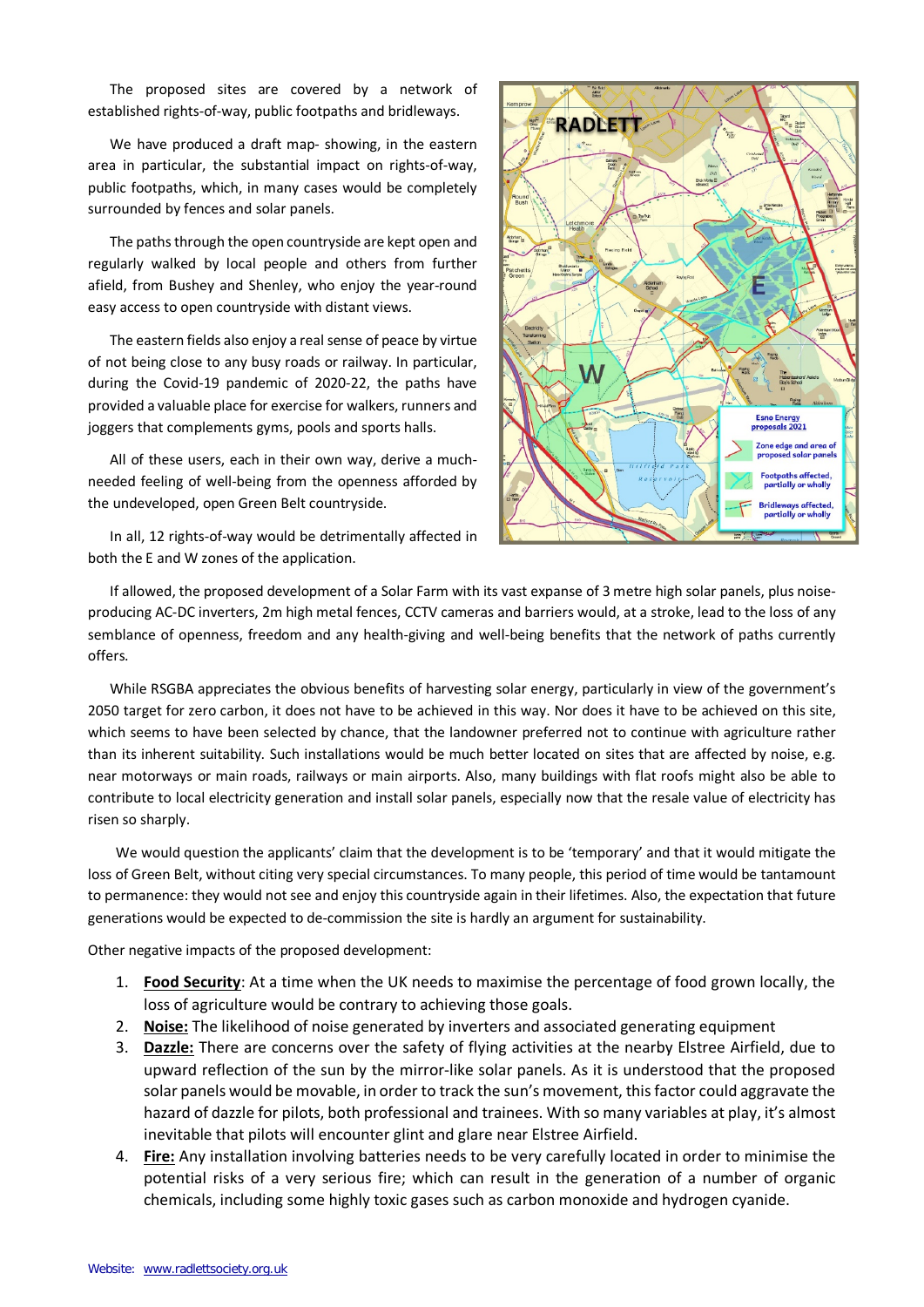5. **Biodiversity:** There would be a detrimental impact on the biodiversity in the land covered by solar panels. The growth of grass and other plants would be inhibited by the shade beneath the solar panels and, in turn, this will impact any wildlife living off of the plant life.

Overall, the Society remains opposed to these proposals. The application for development in the Green Belt is not included in Hertsmere's SADM24 [Key Green Belt Sites] nor part of a village envelope SADM23 nor safeguarded land. The proposals would not comply with any of the terms of SADM26, Development Standards in the Green Belt.

In the Draft Local Plan, Reg18, 2021, the Council stated 'Larger, commercial low carbon or renewable energy source developments will need to be considered on their merits including their impact on the local landscape and green belt.'

The NPPF says: 'elements of many renewable energy schemes will comprise inappropriate development and it will be incumbent on applicants to demonstrate very special circumstances.'

We therefore argue that the application is a totally inappropriate development in the Metropolitan Green Belt and there are no special circumstances to mitigate the long-term harm that would arise. There would be a far-reaching loss of openness in the landscape, the harm to plant life, flora and fauna, and a highly detrimental impact on the public's enjoyment of local health-giving outdoor activities. We urge you to dismiss this appeal.

Yours sincerely

Rosamund Gray

**Chairman**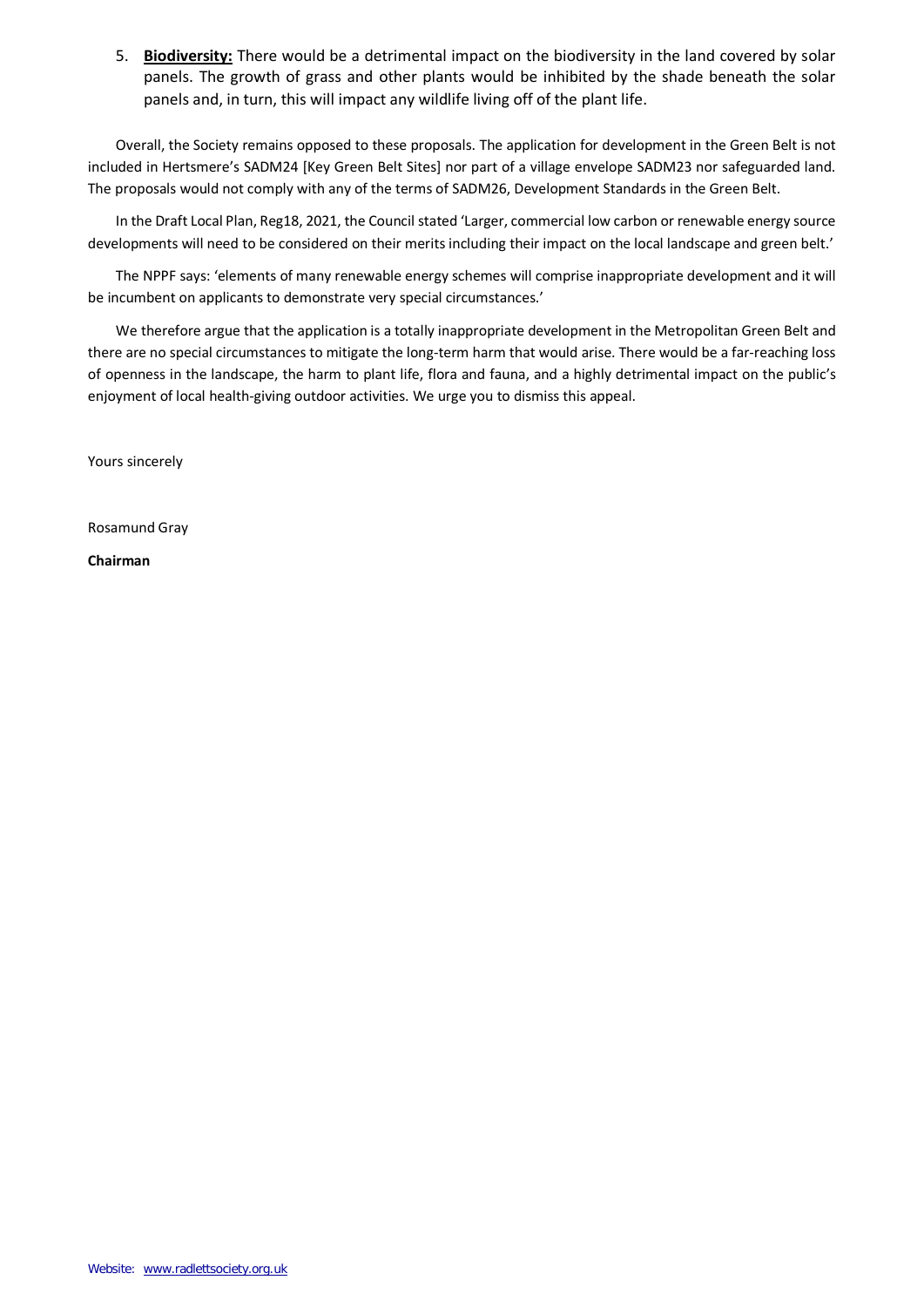# APPENDIX

#### Hertsmere Draft Local Plan 2021 Regulation18, September 2021

#### references to **ENERGY GENERATION**

**Strategic Objective 12**: Reduce greenhouse gas emissions and promote the building of greener, more energy efficient, net zero greenhouse gas emission homes, offices and commercial buildings to help minimise the impact of climate change.

#### **Creating Sustainable Development:**

**viii .Design for climate change resilience**, Enhanced energy efficiency and the increased use of renewable sources, secure real reductions in greenhouse gasses and minimise/reduce pollution (including air, water, soil, light and noise) and waste; x. Ensure mitigation from and adaptation to climate change is secured through design and construction methods through a comprehensive Sustainability and Energy Strategy which details how the development will achieve net zero carbon operation;

#### **Policy CC1 - Climate change mitigation**

For developments meeting the carbon scheme threshold required under Policy CC2, applications should be supported by a sitespecific Climate Change and Energy Strategy

Given the adverse consequences of greenhouse gas emissions, all development should be designed with measures which contribute towards energy de-carbonisation, energy conservation or reduction. In order to help achieve that, applications above the carbon scheme threshold will be expected to provide a *Climate Change and Energy Strategy (CCES)* to accompany their planning application in order to provide a baseline of the energy considerations and devise proposals for enhancement above that baseline. This should be separate from any *Design and Access Statement* and the council intends to update its validation list to embed the need for a CCES to be included within the required suite of supporting documents which accompany a planning application.

#### **Energy consumption and generation**

It is preferable for carbon emissions to be reduced through sustainable design and construction, before requirements for on or offsite renewable energy generation are considered. The transmission of energy across large distances can be inefficient and expensive, leading to difficulties in matching supply and demand. However, the provision of sustainable, renewable and localised energy sources is expected to become much more commonplace as the economy is decarbonised and alternative technologies become more feasible and viable.

Stand-alone and localised district energy (or heating) networks can help overcome those issues, which can be a more efficient way of providing and distributing low carbon heat; smaller-scale and community-based schemes are most likely to be permissible in the majority of locations.

Larger, commercial low carbon or renewable energy source developments will need to be considered on their merits including their impact on the local landscape and green belt.

The NPPF recognises that elements of many renewable energy schemes will comprise inappropriate development and it will be incumbent on applicants to demonstrate very special circumstances. Localised and stand-alone energy generation and distribution schemes will be assessed against a range of considerations including:

i. their scheme viability, safety and efficiency;

ii. usability, choice and affordability to residents or other end users; and

iii. benefits derived from the scheme when measured against any local environmental and amenity impact. Further details will be set out in a supplementary planning document.

#### **Policy CC2 - Greenhouse gas reductions**

A tiered approach will be applied to secure reductions in greenhouse gas emissions dependent upon the scale of development proposed.